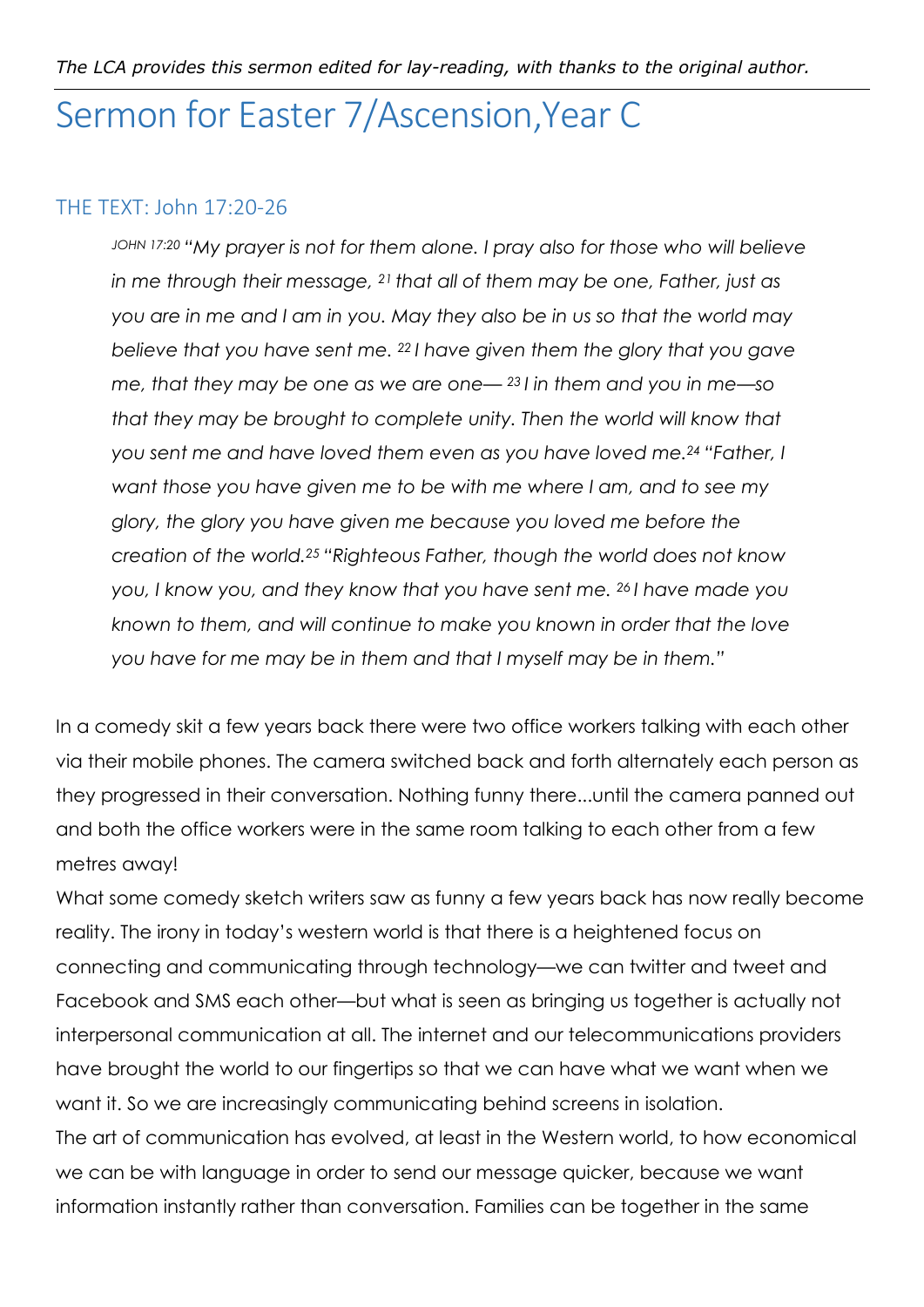home, yet individually separate on phones, iPads and computers. We are increasingly banking online rather than talking to a teller, we are increasingly shopping online rather than have a chat to the salesperson. Globalization means that the milky and baker no longer visit our door. Distance education through internet is fast becoming the default mode of learning in the student's own lounge room, while it seems there is nothing you can't teach yourself from watching You-tube. I'm not saying these things are necessarily wrong but what I do think it means is that we need to rediscover connecting in authentic community. I wonder if humanity even really knows how to personally communicate any more. Hasn't it become a habit that when we are waiting in public with others around us we reach in our pockets for the iPhone desperately hoping that some messages might have come through because we feel awkward talking to the other person standing right next to us.

I think the irony is that the western world does know that it needs relationships, but the very way it has tried to engage in that has reinforced separateness and individualism. What, as the church, can we offer the world seeking meaning, purpose, and trusting relationships? In today's Gospel reading John shares with us the ultimate concern of the Saviour who prays that we might believe that God loves us and is seeking a deep personal relationship with us. In our text Jesus prays: "Righteous Father...I have made you known to them, and will continue to make you known in order that the love you have for me may be in them and that I myself may be in them."

The theme from Jesus today is living in unity with God and each other. And with that brings the concept of really connecting and really relating at a deep, interpersonal level. Jesus says, "The glory that you have given me I have given them, so that they may be one, as we are one" This is part of what is known as Jesus' High Priestly prayer—Jesus' prayer for his people before he was crucified for the sake of the world. Jesus didn't pray for himself but for us. He wasn't self-centred but God centred. One of the things he prayed for is "that they may be one even as we" (that is Jesus, the Son, and his Father) are one, perfectly one."

Whether we like it or not being a Christian brings us into community. God has made us part of a family—his family. He has brought us sinners together, put us into communion with a whole lot of people we're going to disagree with, a whole bunch of people you may not even like. We are in the communion of saints, saints yet sinners, who sin against each other. But the Lord calls you to break bread with one another and drink wine with one another.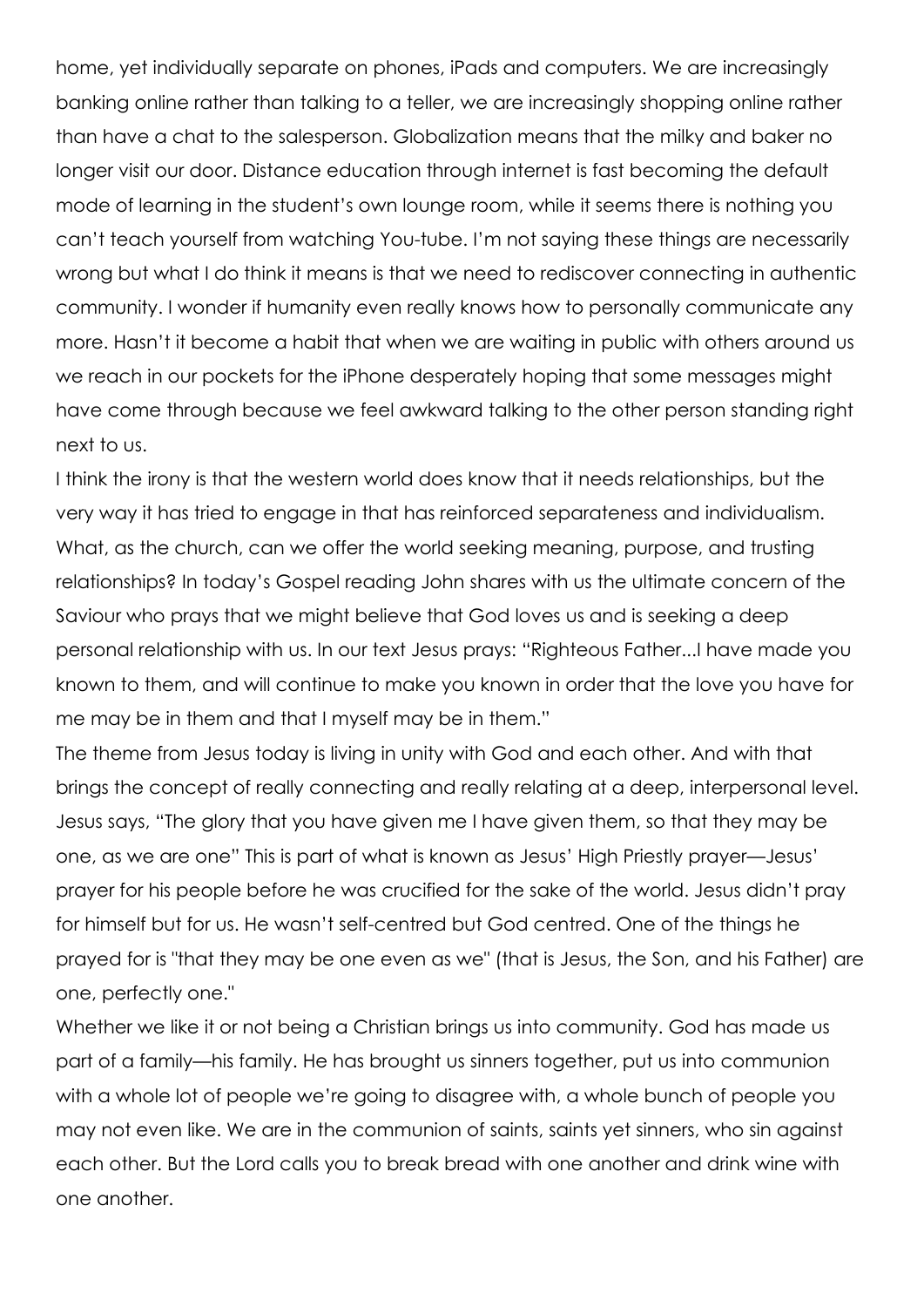We're pretty good at saying we're sinners, but not so good at confessing how we've sinned in particular ways. We're not so good at confessing that we've broken the fourth commandment to honour our Father and Mother and by extension all those in authority as the people God has called to serve us. I've heard it said that "God gave us two ears and one mouth so he must have meant for us to do twice as much listening as talking." We're not particularly good at keeping the eighth commandment: not to bear false witness against our neighbour, because God would have us speak well of our neighbour and defend them. Yet often we disregard this and the warning of Proverbs 13:3 "He who guards his lips guards his soul". We justify ourselves: "They deserved it" or "They had it coming to them", or "They started it". When we think of the fifth commandment "You shall not kill" we could pretty safely dodge that one...except Luther explained it to mean that we should not hurt our neighbour in anyway, but help them in all their physical needs. This is what Paul means in Galatians 6 when he says: Let us not be weary in doing good; for at the proper time we will reap a harvest if we do not give up. Therefore, as we have opportunity let us do good.'

A bit later again, today, we are going to pray: "Forgive us our sins as (or in the same way/by the same standard) that we forgive those who sin against us." Often we're good at rationalising and justifying why we have failed to forgive others.... "They started it. They deserved it. They had it coming to them..." Let's not just mechanically mouth those words in the Lord's prayer but actually seek to do them...to restore, forgive, free our brothers and sisters, and to ask for that same forgiveness in the times we have sinned against another. All of these and more is what is involved in growing in interpersonal relationships and in relationship with God as his people, and all of this is what is involved in our confession this morning that we would strive daily to lead a holy life. Not leading a holy life in isolation now that takes vulnerability and risk—but the fruit is real togetherness. The glory that God gave to Jesus came to its' fullest expression in the cross. Now Jesus gives that same glory, that is, the cross, to His followers. The cross is given to them "that they may be one, as we are one." The oneness of God is demonstrated and lived out in the cross. In that light, to fight among ourselves as the followers of Jesus is to deny the cross. To take control is yet another way to deny it. To demand our own way. To push people away because we are scared of being hurt in our vulnerability is to deny the cross.

Jesus says in the Gospel today: "I have given them the glory that You gave Me, that they may be one as we are one— I in them and You in Me—so that they may be brought to complete unity. Then the world will know that You sent Me and have loved them even as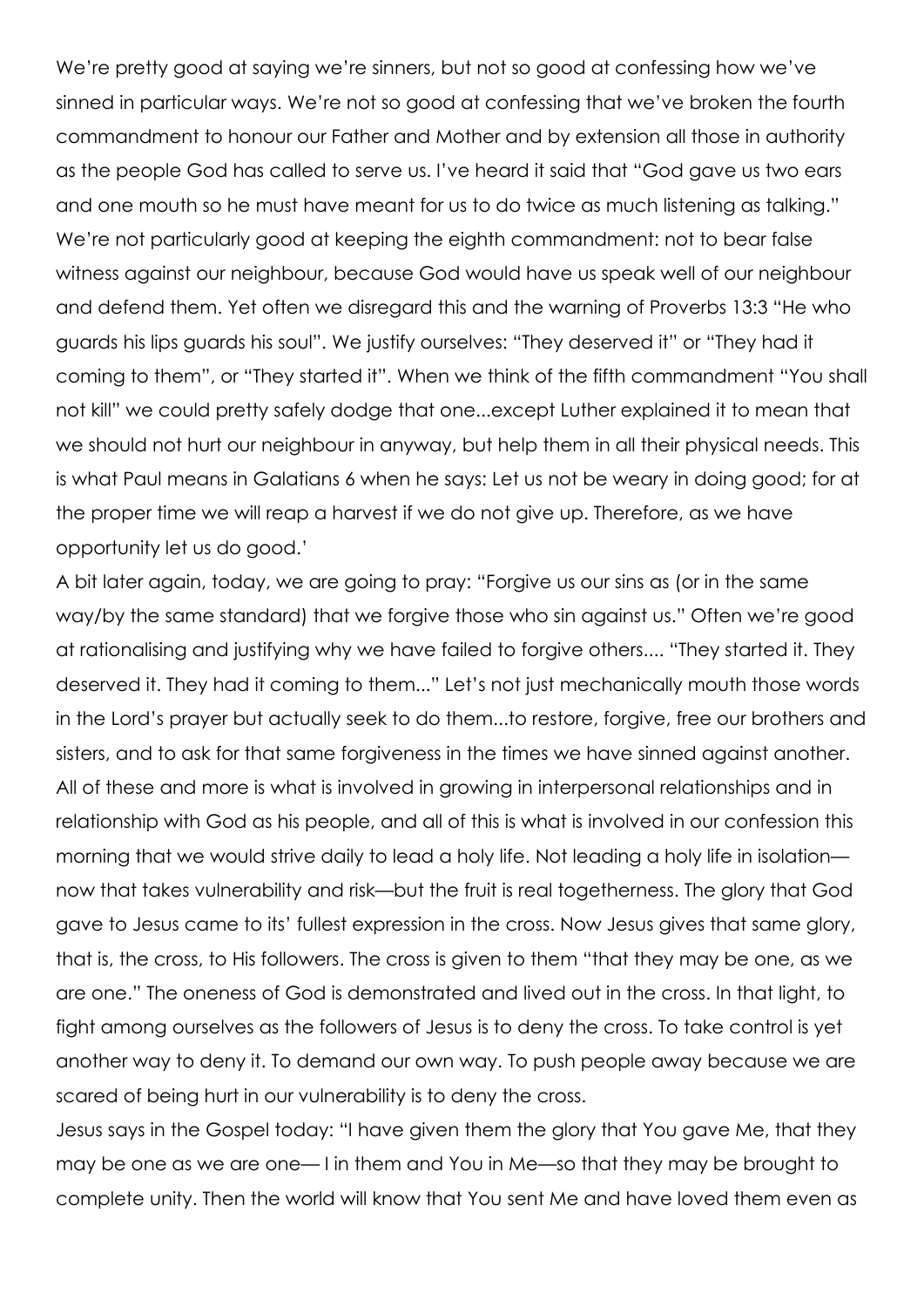You have loved Me." How will the world know that the Father sent Jesus and loved them even as He has loved His Son? By unity.

But not a superficial unity. Not just a simple gathering together. But in the kind of community where everyone is given the freedom to express different perspectives and opinions and are still valued. A unity that does not paper over concerns but that engages those involved to admonish and reconcile. The world will know that the Father sent Jesus and loved His church in the same way as He loves His Son because Christ will be at work in this broken but redeemed holy community. Whereas the world would wipe off those who hurt others, those who don't measure up, those who have messed up, those who we're not comfortable with or feel threatened by, the world should be able to look at the church and see a community of people daily loving, forgiving, helping, serving even those they don't particularly like.

And so in a society where personal selfishness leading to isolation and ultimately implosion is the default, we as the church have something authentically different to offer. People who centre themselves in God focus less on themself and set their first concern for others. How different might our relationships or our community be if we recognized that in the very conflict that we see as failure, are in fact an opportunity to humbly throw ourselves on God's grace to be restored to one another and grow in the freedom of the forgiveness of sins? How different might our relationships and our community be if we looked to each other as bearers of a divine encounter, a chance to hear and touch the Lord? What changes might occur in our lives if we would chance being curious about where Jesus might be in the person who sits next to us in worship, or the person who holds a church office, or the person who welcomes us to share a ministry, or the person who just walked in the door for the first time—and how we can serve them as part of the one body? Could it be possible to live in a church where every person on our membership list rings each other to find out how they are doing, even those we normally don't talk with, even those we don't like, even those who have sinned against us, even those who might be new visitors to our church? Instead of assuming that someone else has made contact with them, would we do it? Would we ask how we can help them, would we pray for them on a much deeper level than the weekly printed mention of family names in the bulletin? Would we dare to connect in such a personal way and be bearers of grace and love that strengthens partnerships in Christ's church for the sake of serving the world and which God might actually use to bring others to know the Saviour and so be rescued from hell? Let's not just talk about that, let's do it—because the amazing thing is that God gives us a part to play in making the world new as He renews His church through His holy word and